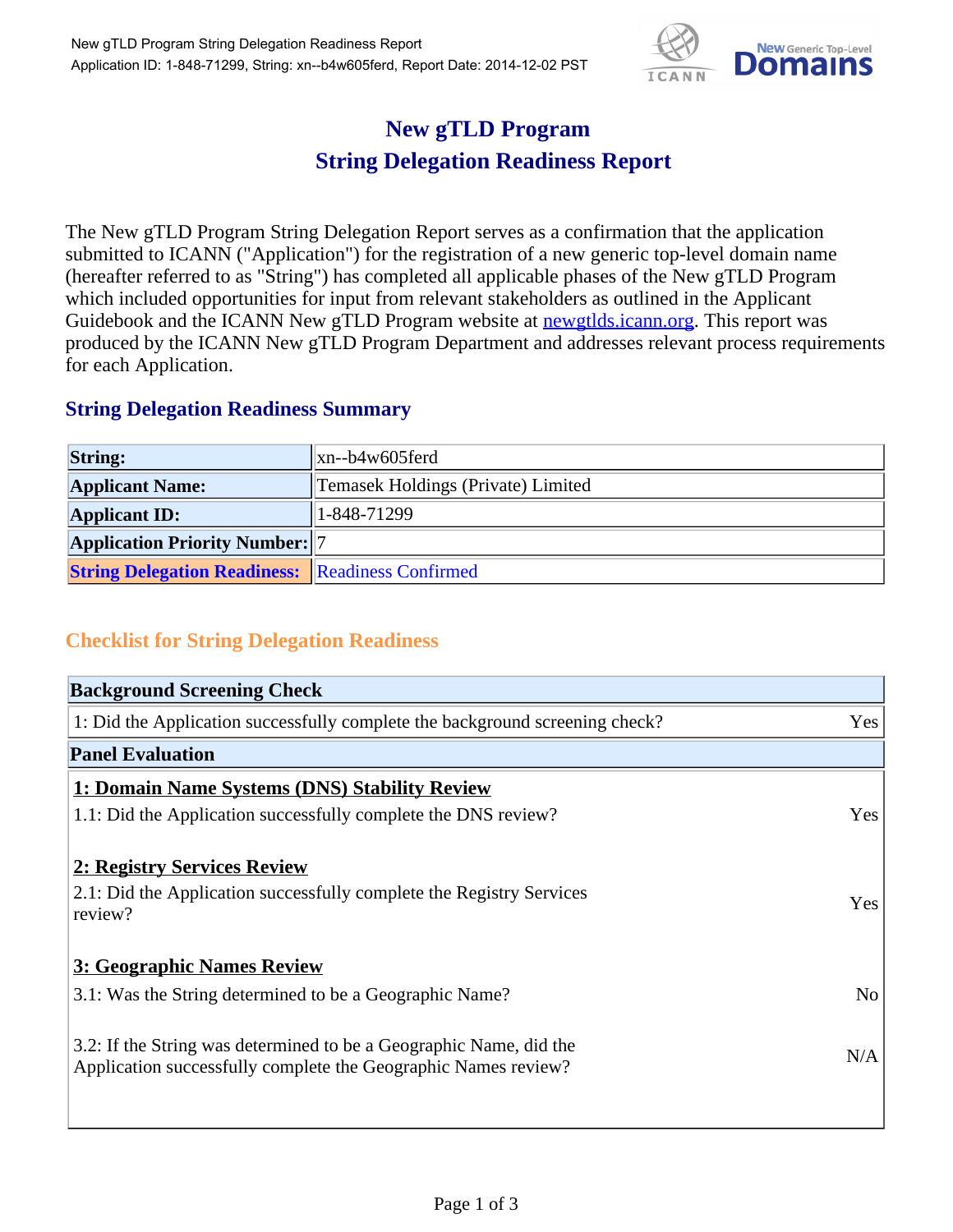

| <b>4: Financial Review</b><br>4.1: Did the Application successfully complete the Financial Capability<br>review?                                                                                                                                                                                                                                             | Yes |
|--------------------------------------------------------------------------------------------------------------------------------------------------------------------------------------------------------------------------------------------------------------------------------------------------------------------------------------------------------------|-----|
| <b>5: Technical Review</b><br>5.1: Did the Application successfully complete the Technical and<br><b>Operation Capability review?</b>                                                                                                                                                                                                                        | Yes |
| <u><b>6: String Similarity Review</b></u><br>6.1: Was the Application determined to not be confusingly similar to other<br>applied for strings, including through String Confusion Objections?                                                                                                                                                               | Yes |
| 6.2: If the Application was determined to be confusingly similar to other<br>applied for strings, including through String Confusion Objections, did the<br>Application prevail in the string contention resolution process (CPE,<br>Auction, and/or Self-Resolution of String Contention via<br>withdrawal/termination of all other members in contention)? | N/A |

| <b>Public Comment Period</b>                                                                                                                                                                   |                |
|------------------------------------------------------------------------------------------------------------------------------------------------------------------------------------------------|----------------|
| 1: Was the public provided an opportunity to submit comments on the Application?                                                                                                               | Yes            |
| 2: Were comments for the Application considered by evaluation panels?                                                                                                                          | Yes            |
| <b>Objection Process</b>                                                                                                                                                                       |                |
| 1: Were objections filed against the Application?                                                                                                                                              | <b>No</b>      |
| 2: If objections were filed against the Application, did Applicant prevail in the dispute<br>resolution proceedings for all Legal Rights, Limited Public Interest and Community<br>Objections? | N/A            |
| <b>Governmental Advisory Committee (GAC) Advice</b>                                                                                                                                            |                |
| 1: Did the GAC have an opportunity to provide advice for the Application?                                                                                                                      | Yes            |
| 2: Did the GAC provide consensus GAC advice that the String should not be approved by<br>the ICANN Board?                                                                                      | N <sub>o</sub> |
| 3: If the GAC provided consensus GAC advice to the ICANN Board, did the ICANN Board<br>(or New gTLD Program Committee) accept the GAC advice?                                                  | N/A            |
| <b>Accountability Mechanisms</b>                                                                                                                                                               |                |
| 1: Was the Application the subject of a complaint or review through one of ICANN's<br>accountability mechanisms (Reconsideration or Independent Review)?                                       | <b>No</b>      |
| 1.1: If yes, did the BGC, ICANN Board or New gTLD Program Committee determine that<br>the Application should not proceed to contracting?                                                       | N/A            |